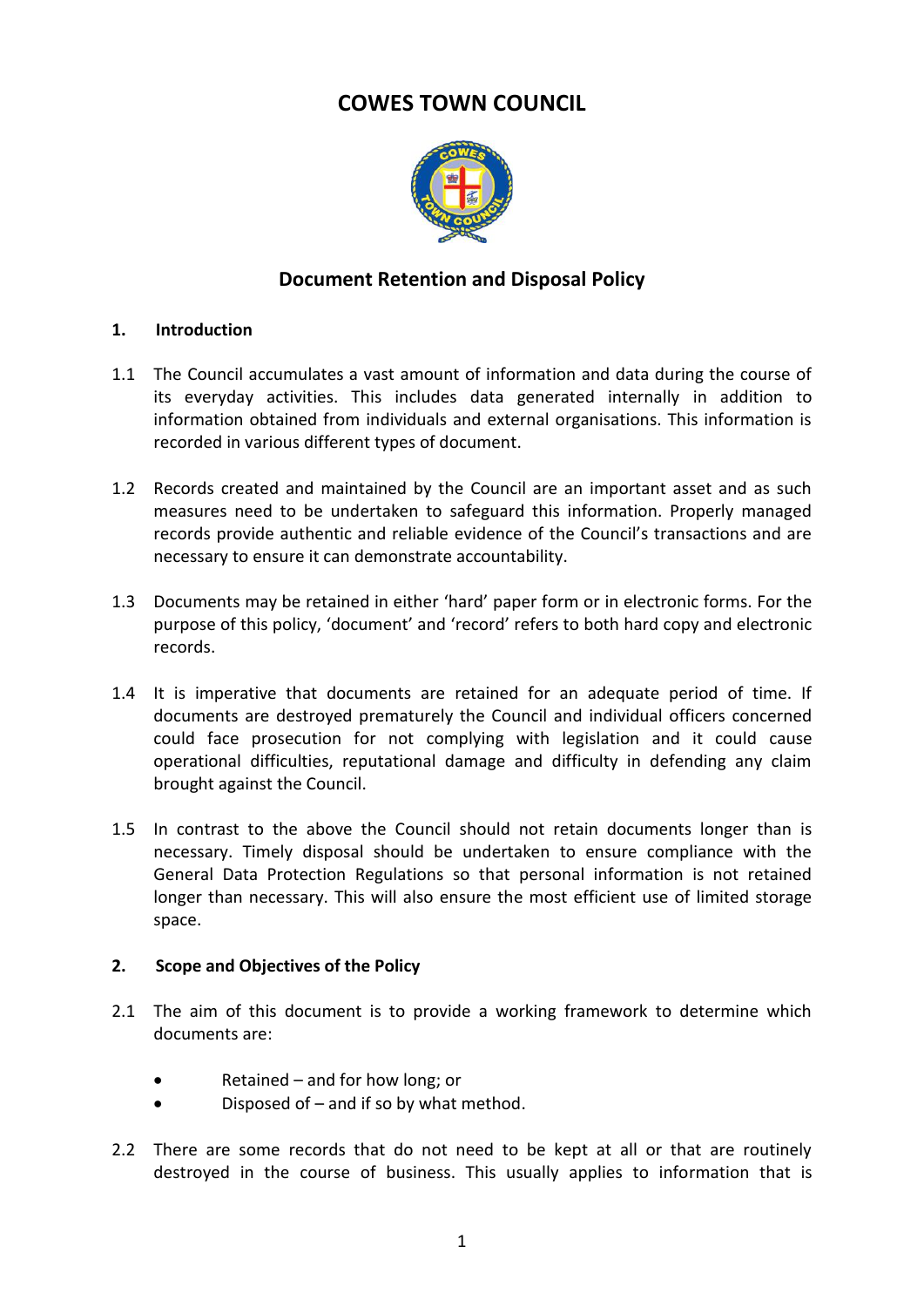duplicated, unimportant or only of a short-term value. Unimportant records of information include:

- 'With compliments' slips.
- Catalogues and trade journals.
- Non-acceptance of invitations.
- Trivial electronic mail messages that are not related to Council business.
- Requests for information such as maps, plans or advertising material.
- Out of date distribution lists.
- 2.3 Duplicated and superseded material such as stationery, manuals, drafts, forms, address books and reference copies of annual reports may be destroyed.
- 2.4 Records should not be destroyed if the information can be used as evidence to prove that something has happened. If destroyed the disposal needs to be disposed of under the General Data Protection Regulations

#### **3. Roles and Responsibilities for Document Retention and Disposal**

- 3.1 Councils are responsible for determining whether to retain or dispose of documents and should undertake a review of documentation at least on an annual basis to ensure that any unnecessary documentation being held is disposed of under the General Data Protection Regulations.
- 3.2 Councils should ensure that all employees are aware of the retention/disposal schedule.

#### **4. Document Retention Protocol**

- 4.1 Councils should have in place an adequate system for documenting the activities of their service. This system should take into account the legislative and regulatory environments to which they work.
- 4.2 Records of each activity should be complete and accurate enough to allow employees and their successors to undertake appropriate actions in the context of their responsibilities to:
	- Facilitate an audit or examination of the business by anyone so authorised.
	- Protect the legal and other rights of the Council, its clients and any other persons affected by its actions.
	- Verify individual consent to record, manage and record disposal of their personal data.
	- Provide authenticity of the records so that the evidence derived from them is shown to be credible and authoritative.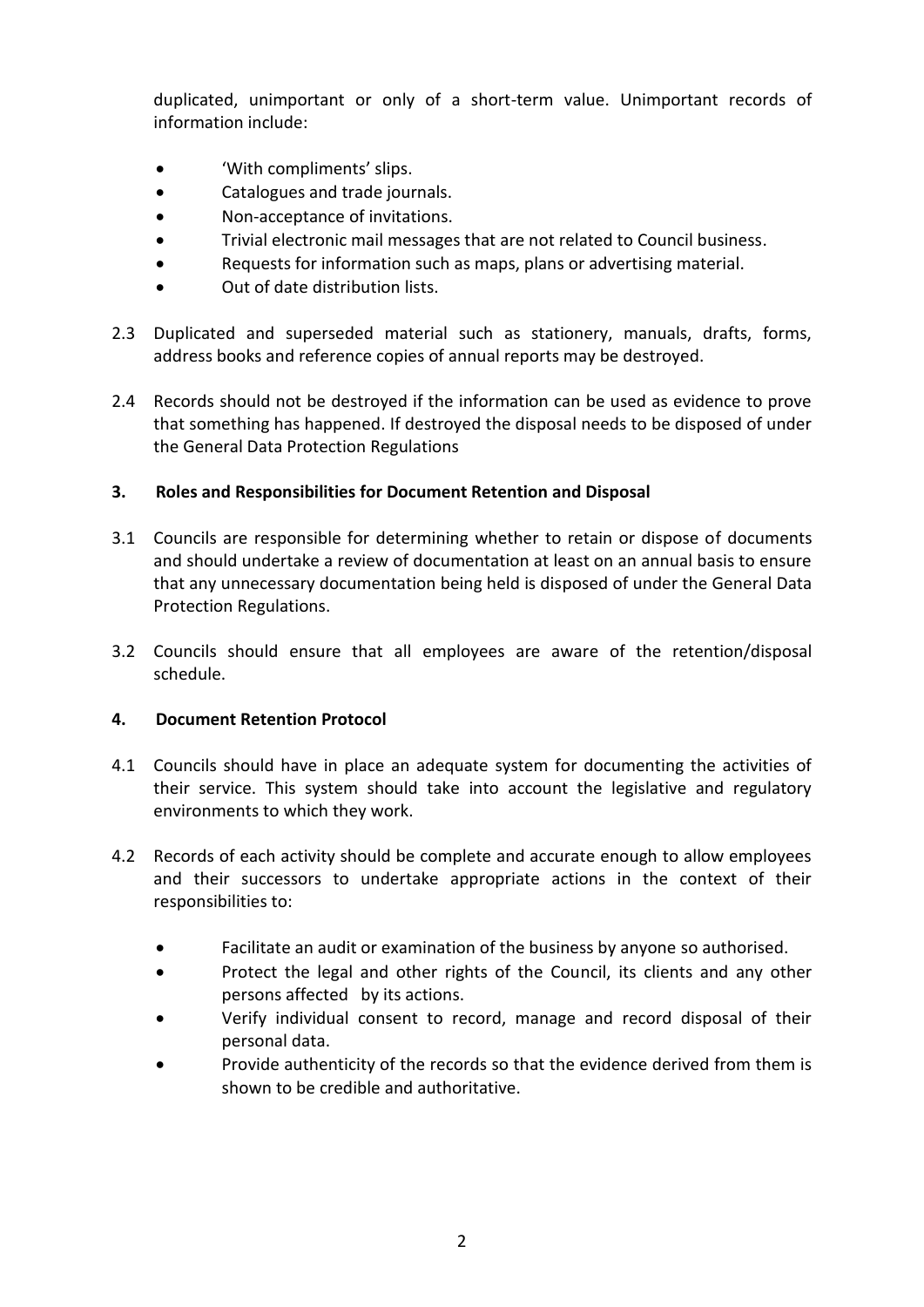- 4.3 To facilitate this the following principles should be adopted:
	- Records created and maintained should be arranged in a record-keeping system that will enable quick and easy retrieval of information under the General Data Protection Regulations.
	- Documents that are no longer required for operational purposes but need retaining should be placed at the records office.
- 4.4 The retention schedules in Appendix A: List of Documents for Retention or Disposal provide guidance on the recommended minimum retention periods for specific classes of documents and records. These schedules have been compiled from recommended best practice from the Public Records Office, the Records Management Society of Great Britain and in accordance with relevant legislation.
- 4.5 Whenever there is a possibility of litigation, the records and information that are likely to be affected should not be amended or disposed of until the threat of litigation has been removed.

#### **5. Document Disposal Protocol**

- 5.1 Documents should only be disposed of if reviewed in accordance with the following:
	- Is retention required to fulfil statutory or other regulatory requirements?
	- Is retention required to meet the operational needs of the service?
	- Is retention required to evidence events in the case of dispute?
	- Is retention required because the document or record is of historic interest or intrinsic value?
- 5.2 When documents are scheduled for disposal the method of disposal should be appropriate to the nature and sensitivity of the documents concerned. A record of the disposal will be kept to comply with the General Data Protection Regulations.
- 5.3 Documents can be disposed of by any of the following methods:
	- Non-confidential records: place in waste paper bin for disposal.
	- Confidential records or records giving personal information: shred documents.
	- Deletion of computer records.
	- Transmission of records to an external body such as the County Records Office.
- 5.4 The following principles should be followed when disposing of records:
	- All records containing personal or confidential information should be destroyed at the end of the retention period. Failure to do so could lead to the Council being prosecuted under the General Data Protection Regulations, the Freedom of Information Act or cause reputational damage.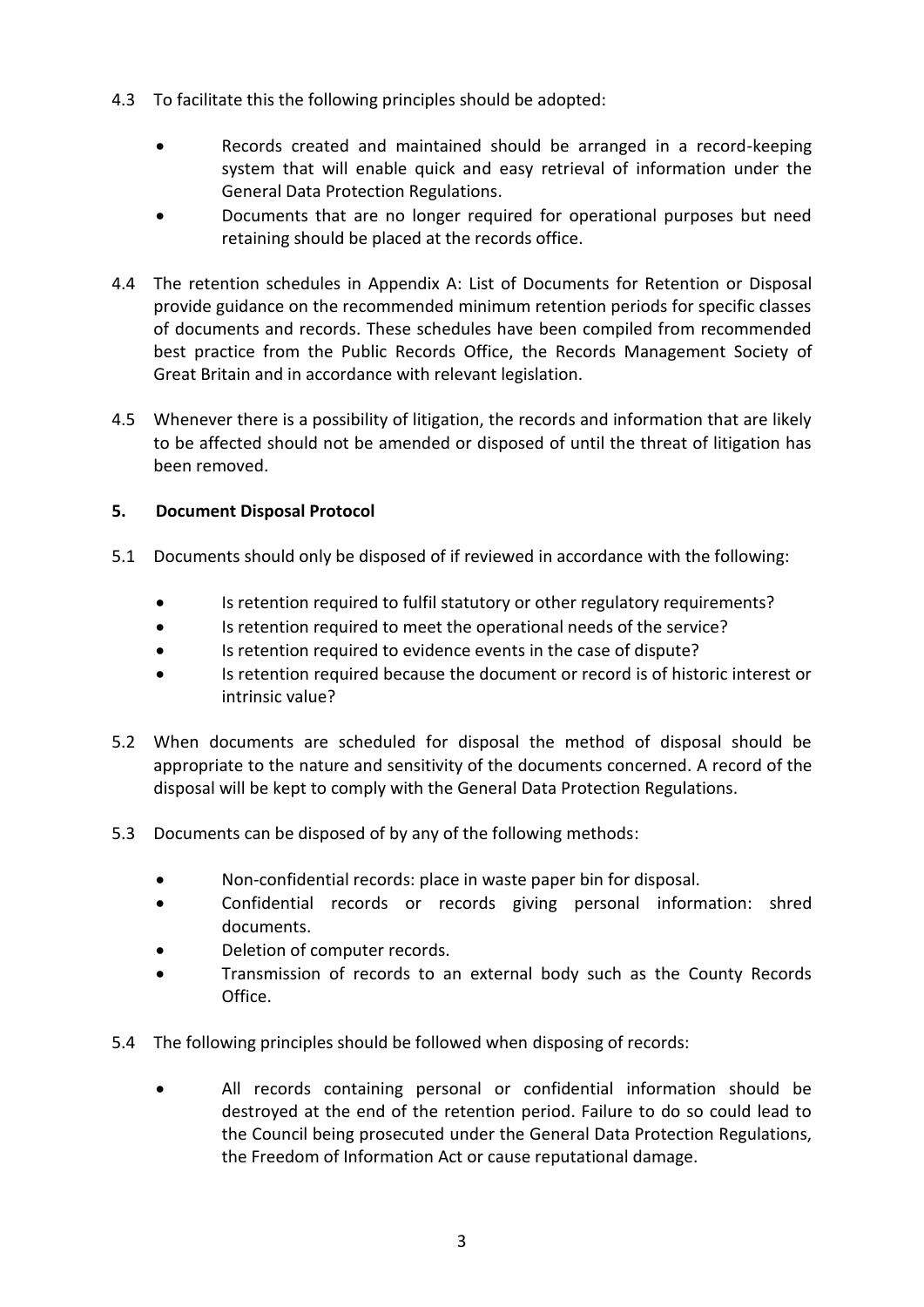- Where computer records are deleted steps should be taken to ensure that data is 'virtually impossible to retrieve' as advised by the Information Commissioner.
- Where documents are of historical interest it may be appropriate that they are transmitted to the County Records office.
- Back-up copies of documents should also be destroyed (including electronic or photographed documents unless specific provisions exist for their disposal).
- 5.5 Records should be maintained of appropriate disposals. These records should contain the following information:
	- The name of the document destroyed.
	- The date the document was destroyed.
	- The method of disposal.

#### **6. Data Protection Act 1998 – Obligation to Dispose of Certain Data**

6.1 The Data Protection Act 1998 ('Fifth Principle') requires that personal information must not be retained longer than is necessary for the purpose for which it was originally obtained. Section 1 of the Data Protection Act defines personal information as:

Data that relates to a living individual who can be identified:

- a) from the data, or
- b) from those data and other information which is in the possession of, or is likely to come into the possession of the data controller.

It includes any expression of opinion about the individual and any indication of the intentions of the Council or other person in respect of the individual.

- 6.2 The Data Protection Act provides an exemption for information about identifiable living individuals that is held for research, statistical or historical purposes to be held indefinitely provided that the specific requirements are met.
- 6.3 Councils are responsible for ensuring that they comply with the principles of the under the General Data Protection Regulations namely:
	- Personal data is processed fairly and lawfully and, in particular, shall not be processed unless specific conditions are met.
	- Personal data shall only be obtained for specific purposes and processed in a compatible manner.
	- Personal data shall be adequate, relevant, but not excessive.
	- Personal data shall be accurate and up to date.
	- Personal data shall not be kept for longer than is necessary.
	- Personal data shall be processed in accordance with the rights of the data subject.
	- Personal data shall be kept secure.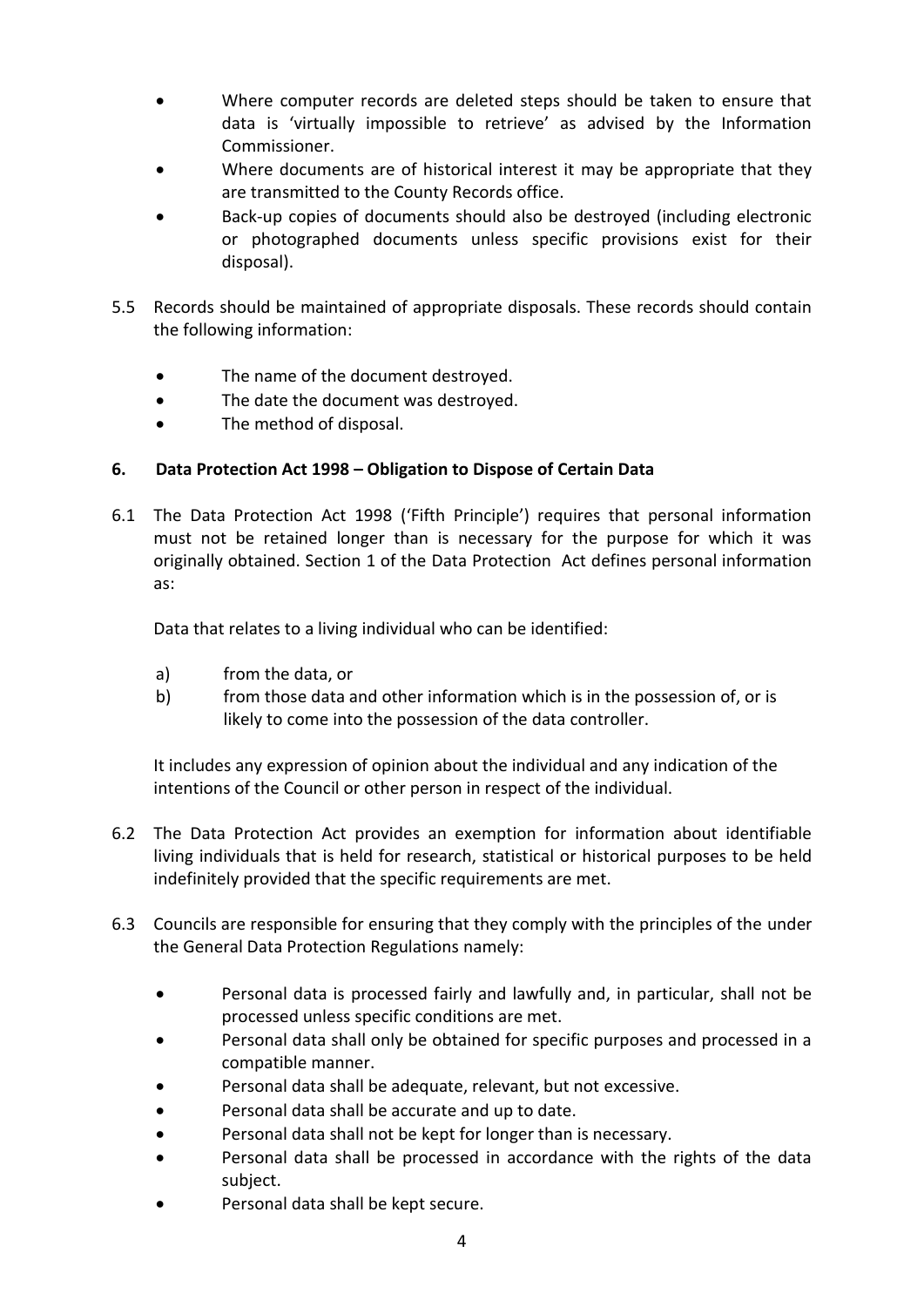6.4 External storage providers or archivists that are holding Council documents must also comply with the above principles of the General Data Protection Regulations.

#### **7. Scanning of Documents**

- 7.1 In general once a document has been scanned on to a document image system the original becomes redundant. There is no specific legislation covering the format for which local government records are retained following electronic storage, except for those prescribed by HM Revenue and Customs.
- 7.2 As a general rule hard copies of scanned documents should be retained for three months after scanning.
- 7.3 Original documents required for VAT and tax purposes should be retained for six years unless a shorter period has been agreed with HM Revenue and Customs.

#### **8. Review of Document Retention**

- 8.1 It is planned to review, update and where appropriate amend this document on a regular basis (at least every three years in accordance with the *Code of Practice on the Management of Records* issued by the Lord Chancellor).
- 8.2 This document has been compiled from various sources of recommended best practice and with reference to the following documents and publications:
	- *Local Council Administration*, Charles Arnold-Baker, 910h edition, Chapter 11
	- Local Government Act 1972, sections 225 229, section 234
	- SLCC Advice Note 316 Retaining Important Documents
	- SLCC Clerks' Manual: Storing Books and Documents
	- *Lord Chancellor's Code of Practice on the Management of Records* issued under Section 46 of the *Freedom of Information Act 2000*

#### **9. List of Documents**

9.1 The full list of the Council's documents and the procedures for retention or disposal can be found in Appendix A: List of Documents for Retention and Disposal. This is updated regularly in accordance with any changes to legal requirements.

**Adopted by Cowes Town Council: 17 May 2018 Reviewed: 5 May 2022**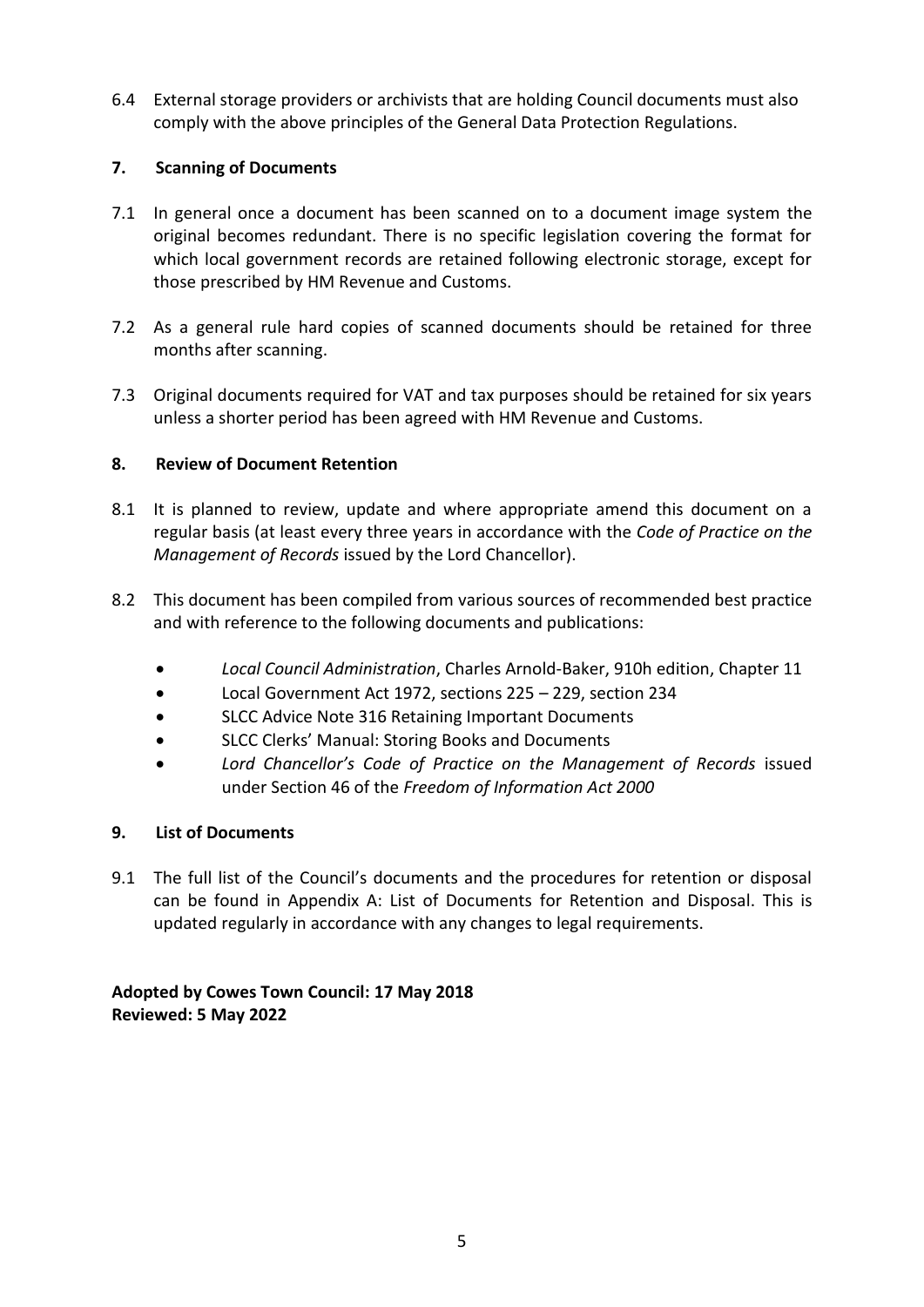# **Appendix A: List of Documents for Retention or Disposal**

| <b>Document</b>               | <b>Minimum Retention</b><br><b>Period</b> | Reason                  | <b>Location Retained</b> | <b>Disposal</b>            |
|-------------------------------|-------------------------------------------|-------------------------|--------------------------|----------------------------|
| <b>Minutes</b>                | Indefinite                                | Archive                 |                          | Original signed paper      |
|                               |                                           |                         |                          | copies of Council minutes  |
|                               |                                           |                         |                          | of meetings must be kept   |
|                               |                                           |                         |                          | indefinitely in safe       |
|                               |                                           |                         |                          | storage. At regular        |
|                               |                                           |                         |                          | intervals of not more than |
|                               |                                           |                         |                          | 5 years they must be       |
|                               |                                           |                         |                          | archived and deposited     |
|                               |                                           |                         |                          | with the Higher Authority  |
| Agendas                       | 5 years                                   | Management              |                          | Bin (shred confidential    |
|                               |                                           |                         |                          | waste)                     |
| Accident/incident reports     | 20 years                                  | Potential claims        |                          | Confidential waste. A list |
|                               |                                           |                         |                          | will be kept of those      |
|                               |                                           |                         |                          | documents disposed of to   |
|                               |                                           |                         |                          | meet the requirements of   |
|                               |                                           |                         |                          | the GDPR regulations.      |
| Scales of fees and charges    | 6 years                                   | Management              |                          | Bin                        |
| Receipt and payment           | Indefinite                                | Archive                 |                          | N/A                        |
| accounts                      |                                           |                         |                          |                            |
| Receipt books of all kinds    | 6 years                                   | <b>VAT</b>              |                          | Bin                        |
| Bank statements including     | Last completed audit year                 | Audit                   |                          | Confidential waste         |
| deposit/savings accounts      |                                           |                         |                          |                            |
| Bank paying-in books          | Last completed audit year                 | Audit                   |                          | Confidential waste         |
| Cheque book stubs             | Last completed audit year                 | Audit                   |                          | Confidential waste         |
| <b>Quotations and tenders</b> | 6 years                                   | Limitation Act 1980 (as |                          | Confidential waste. A list |
|                               |                                           | amended)                |                          | will be kept of those      |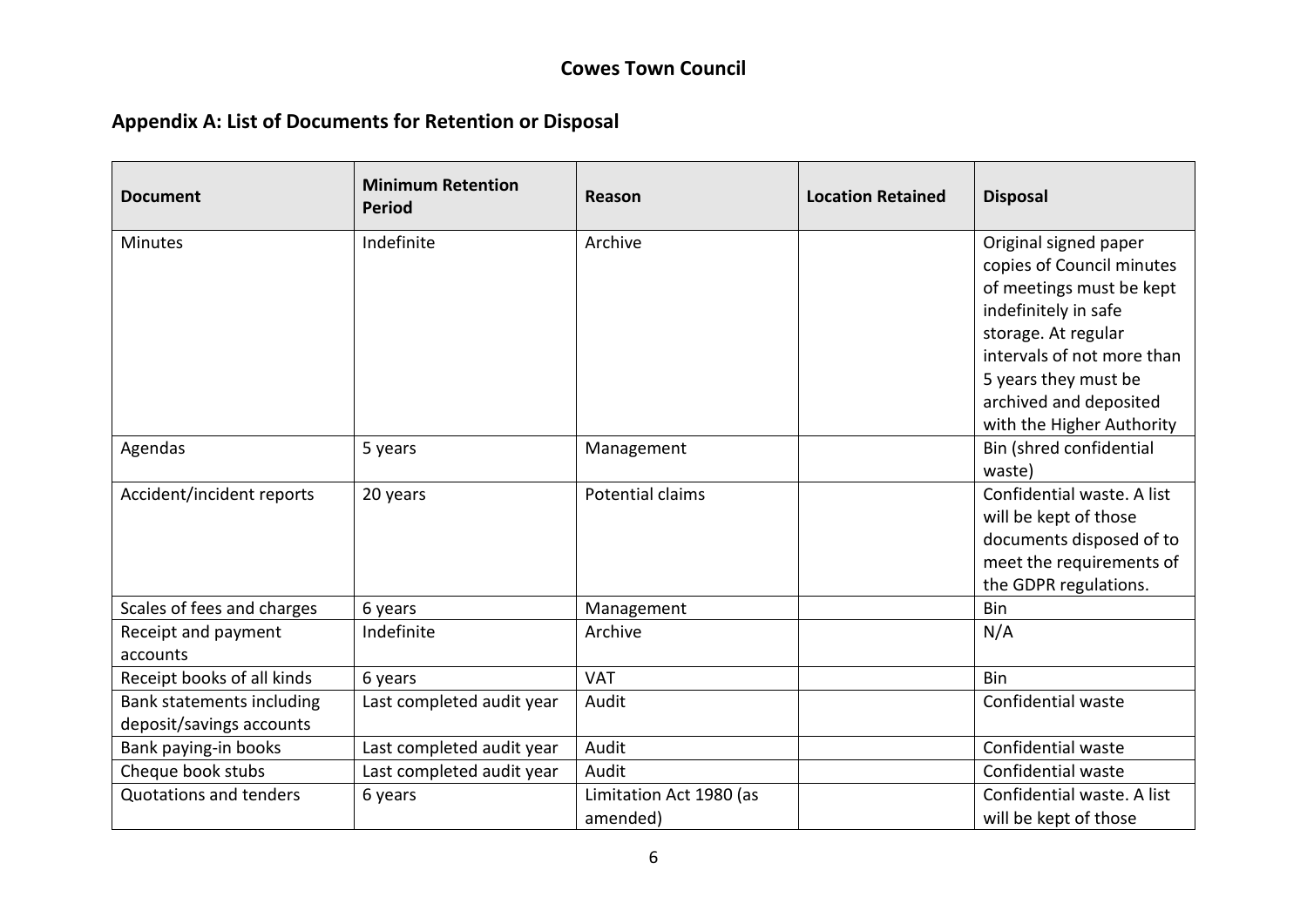| <b>Document</b>             | <b>Minimum Retention</b><br><b>Period</b> | Reason                            | <b>Location Retained</b> | <b>Disposal</b>          |
|-----------------------------|-------------------------------------------|-----------------------------------|--------------------------|--------------------------|
|                             |                                           |                                   |                          | documents disposed of to |
|                             |                                           |                                   |                          | meet the requirements of |
|                             |                                           |                                   |                          | the GDPR regulations.    |
| Paid invoices               | 6 years                                   | <b>VAT</b>                        |                          | Confidential waste       |
| Paid cheques                | 6 years                                   | Limitation Act 1980 (as           |                          | Confidential waste       |
|                             |                                           | amended)                          |                          |                          |
| VAT records                 | 6 years generally but 20                  | <b>VAT</b>                        |                          | Confidential waste       |
|                             | years for VAT on rents                    |                                   |                          |                          |
| Petty cash, postage and     | 6 years                                   | Tax, VAT, Limitation Act          |                          | Confidential waste       |
| telephone books             |                                           | 1980 (as amended)                 |                          |                          |
| Timesheets                  | Last completed audit year                 | Audit (requirement)               |                          | Bin                      |
|                             | 3 years                                   | Personal injury (best             |                          |                          |
|                             |                                           | practice)                         |                          |                          |
| Wages books/payroll         | 12 years                                  | Superannuation                    |                          | Confidential waste       |
| Insurance policies          | While valid (but see next                 | Management                        |                          | Bin                      |
|                             | two items below)                          |                                   |                          |                          |
| Insurance company names     | Indefinite                                | Management                        |                          | N/A                      |
| and policy numbers          |                                           |                                   |                          |                          |
| Certificates for insurance  | 40 years from date on                     | The Employers' Liability          |                          | Bin                      |
| against liability for       | which insurance                           | (Compulsory Insurance)            |                          |                          |
| employees                   | commenced or was                          | <b>Regulations 1998 (SI 2753)</b> |                          |                          |
|                             | renewed                                   | Management                        |                          |                          |
| <b>Northwood Recreation</b> | 21 years                                  |                                   |                          |                          |
| Ground equipment            |                                           |                                   |                          |                          |
| inspection reports          |                                           |                                   |                          |                          |
| Investments                 | Indefinite                                | Audit, Management                 |                          | N/A                      |
| Title deeds, leases,        | Indefinite                                | Audit, Management                 |                          | N/A                      |
| agreements, contracts       |                                           |                                   |                          |                          |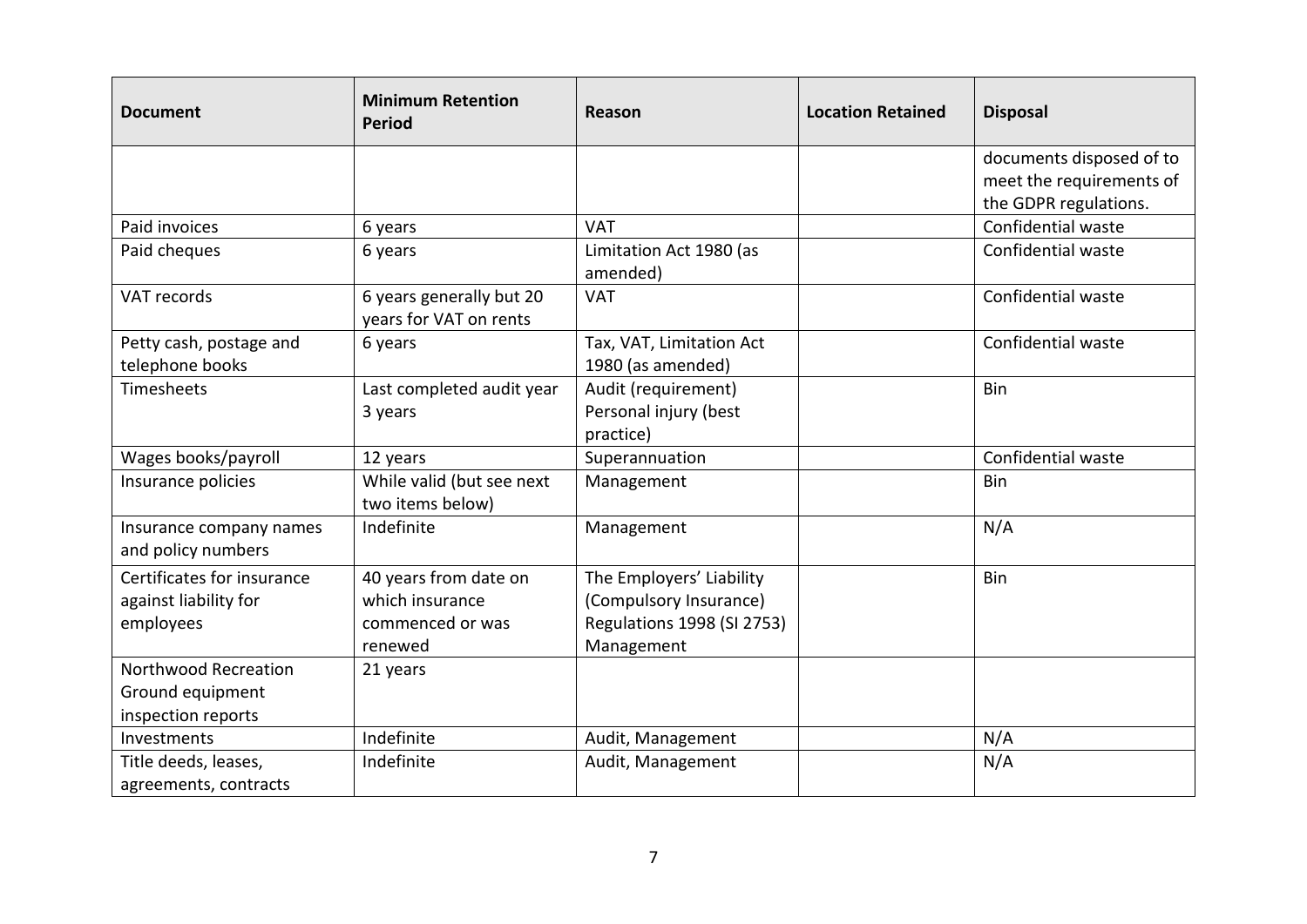| <b>Document</b>                                                                                              | <b>Minimum Retention</b><br><b>Period</b>                                                                   | Reason                                                                                                                                                                                                                                                                                                 | <b>Location Retained</b> | <b>Disposal</b>   |
|--------------------------------------------------------------------------------------------------------------|-------------------------------------------------------------------------------------------------------------|--------------------------------------------------------------------------------------------------------------------------------------------------------------------------------------------------------------------------------------------------------------------------------------------------------|--------------------------|-------------------|
| Information from other<br>bodies<br>eg circulars from county<br>associations, NALC, principal<br>authorities | Retained for as long as it is<br>useful and relevant                                                        |                                                                                                                                                                                                                                                                                                        |                          | Bin               |
| Local/historical information                                                                                 | Indefinite - to be securely<br>kept for benefit of the<br>Parish                                            | Councils may acquire<br>records of local interest<br>and accept gifts or records<br>of general and local<br>interest in order to<br>promote the use for such<br>records (defined as<br>materials in written or<br>other form setting out<br>facts or events or<br>otherwise recording<br>information). |                          | N/A               |
| Magazines and journals                                                                                       | Council may wish to keep<br>its own publications<br>For others retain for as<br>long as they are useful and |                                                                                                                                                                                                                                                                                                        |                          | Bin if applicable |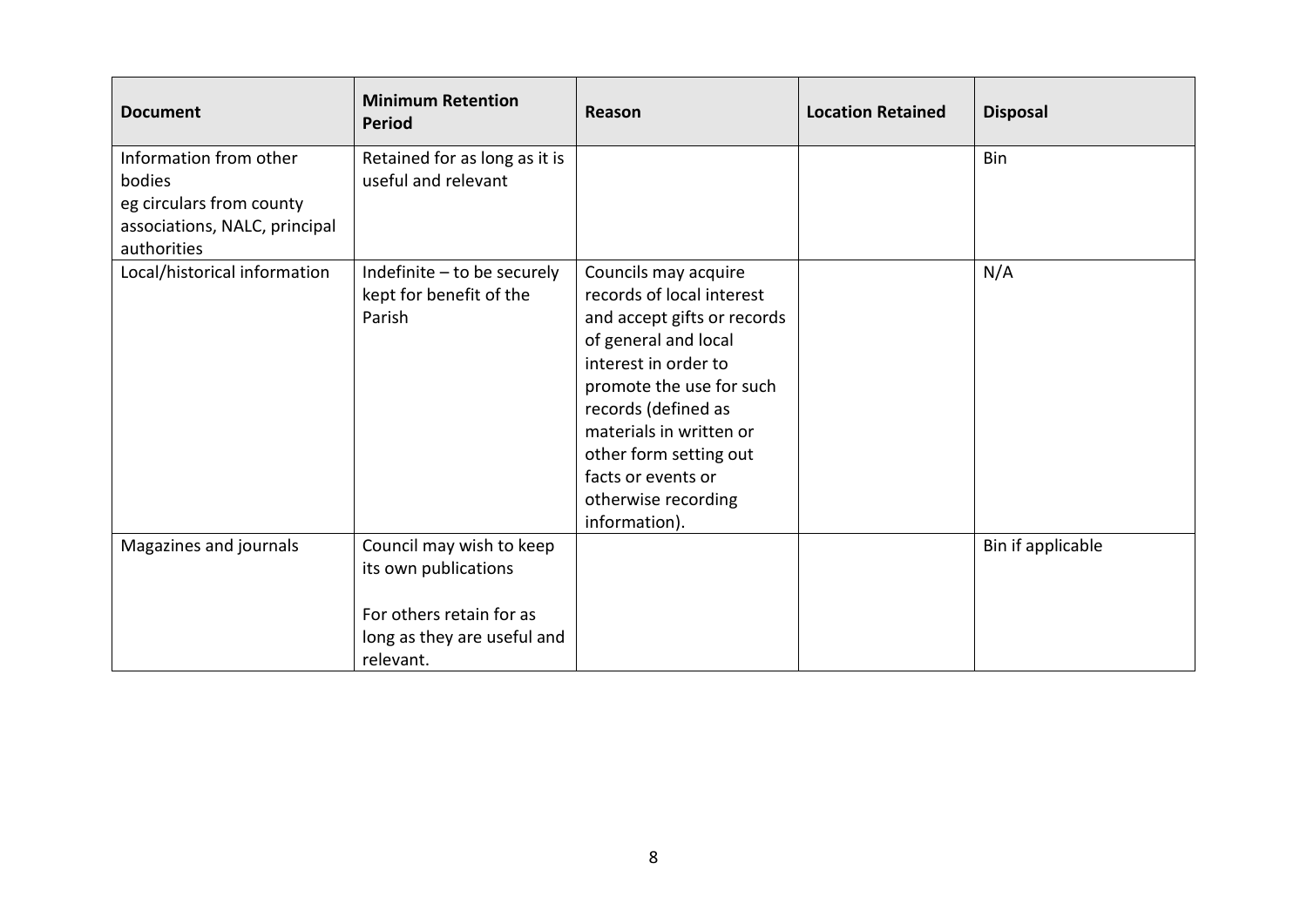|                                          | <b>Record-keeping</b>         |                            |                              |
|------------------------------------------|-------------------------------|----------------------------|------------------------------|
| To ensure records are easily             | The electronic files will be  | Management                 | Documentation no longer      |
| accessible it is necessary to            | backed up periodically on     |                            | required will be disposed    |
| comply with the following:               | a portable hard drive and     |                            | of, ensuring any             |
| $\checkmark$ A list of files stored in   | also in the cloud-based       |                            | confidential documents       |
| cabinets will be kept                    | programme supplied by         |                            | are destroyed as             |
| Electronic files will be<br>$\checkmark$ | the Council's IT company.     |                            | confidential waste.          |
| saved using relevant file                |                               |                            | A list will be kept of those |
| names                                    |                               |                            | documents disposed of to     |
|                                          |                               |                            | meet the requirements of     |
|                                          |                               |                            | the GDPR regulations.        |
| General correspondence                   | Unless it relates to specific | Management                 | Bin (shred confidential      |
|                                          | categories outlined in the    |                            | waste)                       |
|                                          | policy, correspondence,       |                            | A list will be kept of those |
|                                          | both paper and electronic,    |                            | documents disposed of to     |
|                                          | should be kept.               |                            | meet the requirements of     |
|                                          | Records should be kept for    |                            | the GDPR regulations.        |
|                                          | as long as they are needed    |                            |                              |
|                                          | for reference or              |                            |                              |
|                                          | accountability purposes, to   |                            |                              |
|                                          | comply with regulatory        |                            |                              |
|                                          | requirements or to protect    |                            |                              |
|                                          | legal and other rights and    |                            |                              |
|                                          | interests.                    |                            |                              |
| Correspondence relating to               | If related to Audit, see      | After an employment        | Confidential waste.          |
| staff                                    | relevant sections above.      | relationship has ended, a  | A list will be kept of those |
|                                          | Should be kept securely       | council may need to retain | documents disposed of to     |
|                                          | and personal data in          | and access staff records   | meet the requirements of     |
|                                          | relation to staff should not  | for former staff for the   | the GDPR regulations.        |
|                                          | be kept for longer than is    | purpose of giving          |                              |
|                                          | necessary for the purpose     | references, payment of     |                              |
|                                          | it was held. Likely time      | tax, national insurance    |                              |